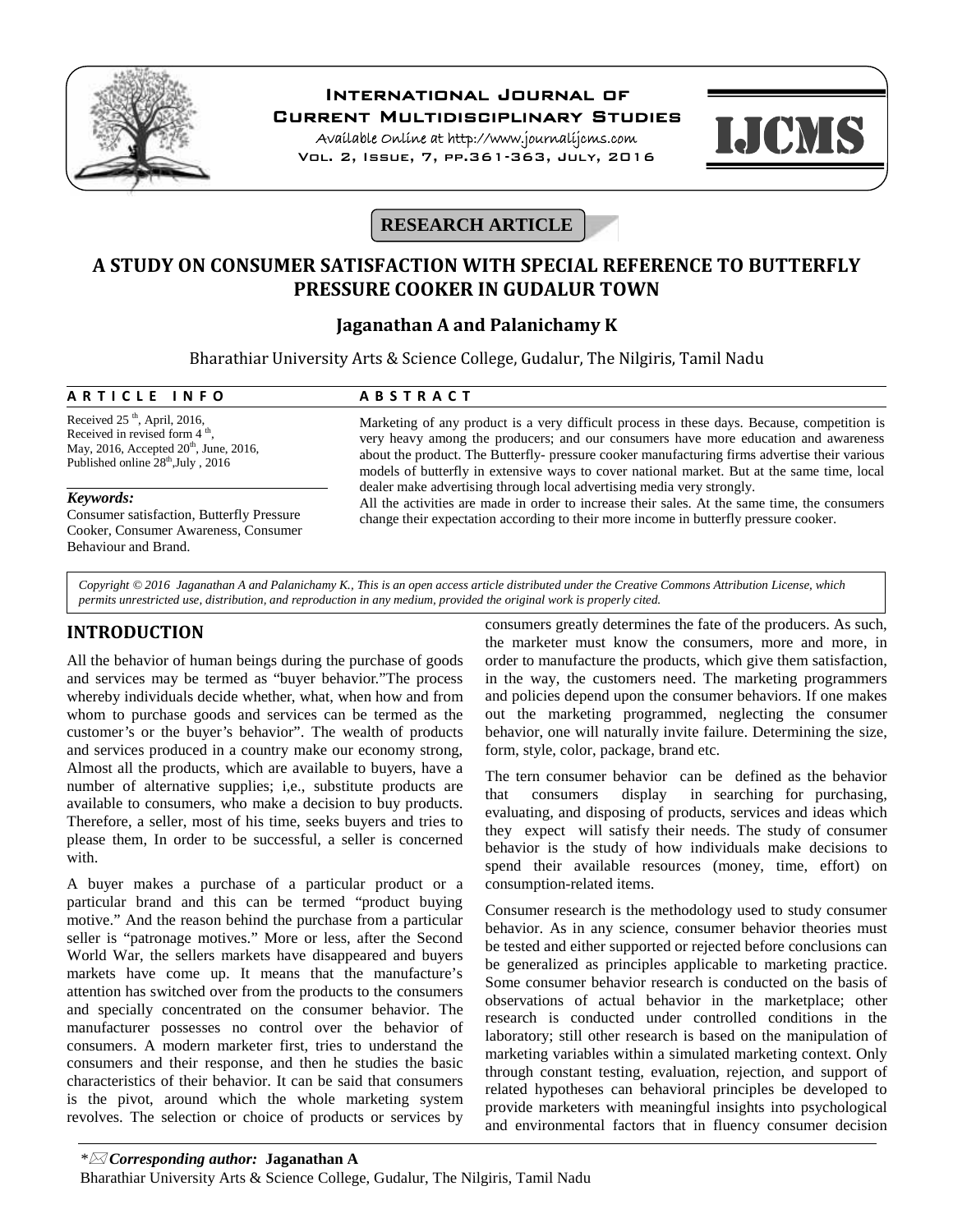making. Consumer's behavior research also enables marketers to carve out new market segments based on variables that emerge as important discriminators among consumers for a specific product or product category.

#### *Scope of The Study*

The scope of the project is fully dependent up on the objectives of the project. The study can find the consumers' and dealers' perception of Butterfly pressure cooker. It can be helpful to conduct further research by the company with the help of the study the company can identify the level of consumer satisfaction, towards models, after sales service, etc. The study is also helpful to find the dealers' satisfaction towards profit margin, credit facilities, prompt supply etc. To find out the satisfaction and effectiveness of the advertisement of the butterfly pressure cooker. The study helps in identifying the market potential of butterfly pressure cooker.

#### *Objectives of The Study*

- To find consumer's awareness towards different brands of pressure cooker and mode of awareness.
- To find the consumers' level of satisfaction towards various factors.
- To examine effectiveness of advertisement towards butterfly pressure cooker.
- To offer suggestions to improving the sales of butterfly pressure cooker.

## **RESEARCH METHODOLOGY**

The population under consideration of survey was the consumer's and dealers in Gudalur town. Sample size 100 respondents. Stratified Random sample was taken for conducting dealer's survey. The total market (Population) in Gudalur Town was subdivided (Stratified) into areas like Gudalur Town, Devala, Pandalur, and Devarshola. A Simple random sample is chosen independently from each area.

For the study purpose, data was collected through questionnaire method. The questionnaire consists of a set of questions presented to respondents to get their answers. The questionnaire is very flexible in that there are any numbers of ways to ask questions. Statistical tools applied for simple percentage method.

### *Limitations of The Study*

The study is undertaken only over a limited area. It covers only in and around Gudalur Town. Most of the respondents are busy due to their nature of jobs might be affected the genuinely of data gathered. There may be errors due to change in market fluctuations.

#### *Data Analysis And Interpretation*

1. Respondent's awareness towards various brands of stainless steel pressure cookers

**Table no.1**

| <b>Brands</b>    | <b>No. of Respondents</b> | % of Respondents |
|------------------|---------------------------|------------------|
| <b>Butterfly</b> | 60                        | 60               |
| Prestige         | 10                        | 10               |
| Premier          | 20                        | 20               |
| Piegon           | 10                        | 10               |
| TOTAL.           | 100                       | 100              |

Sources : primary data

Table 1 states the respondent's awareness towards different brands of stainless steel pressure cooker 60 (60%) of the respondents are aware of Butterfly, 10(10%) are aware of Prestige cookers, 20 (20%) of the respondents know Premier cookers, 10 (10%) of the respondents are aware of piegon of the respondents know other brands of pressure cookers.

2. Mode of awareness towards different brands of pressure cookers

| Table no.2 |
|------------|
|------------|

| <b>Awareness</b>  | <b>No. of Respondents</b> | % of Respondents |
|-------------------|---------------------------|------------------|
| Family members    | 14                        |                  |
| <b>Dealers</b>    | 16                        | 16               |
| Advertisement     | 60                        | 60               |
| Friends/relatives | 10                        | 10               |
| Others            |                           |                  |
| Total             | 100                       | 100              |

The above table represents the awareness towards different brands of pressure cookers by the respondents. 60 (60%) of the respondents came to know about the product through advertisements, 16 (16%) of the respondents are aware of the pressure cooker through dealers, 14 (14%) of the respondents know about the cooker through family members, 10 (10%) of the respondents know about the product through friends and relatives. Hence from the above table we can conclude that most of the respondents are aware of the product through advertisements.

3. Mode of purchase of the pressure cooker

| Mode          | <b>No. of Respondents</b> | % of Respondents |
|---------------|---------------------------|------------------|
| Cash          | 70                        |                  |
| Credit        |                           |                  |
| Hire purchase |                           |                  |
| Credit card   | 30                        | 30               |
| Others        |                           |                  |
| <b>Total</b>  | 100                       | 100              |

The above table represents the mode of purchase of the Butterfly pressure cooker by the respondents. 70 (70%) of the respondents have purchased the cooker by paying cash. 30 (30%) of the respondents have purchased through credit cards. Hence from the above table we can find that majority of the respondents have purchased the pressure cooker by paying cash.

4. Problems faced with the butterfly pressure cooker.

**Table no.4**

| Faced           | No. of             | $%$ of             |
|-----------------|--------------------|--------------------|
| <b>Problems</b> | <b>Respondents</b> | <b>Respondents</b> |
| Yes             | 40                 | 40                 |
| No              | 60                 | 60                 |
| Total           | 100                | 100                |

The above table states whether the respondents have faced any problem while using the Butterfly pressure cooker. 60 (60%) of the respondents have not faced some any problem, 40 (40%) of the respondents have faced some problems while using the butterfly pressure cooker. Hence from the above table we can find that majority of the respondents have not face any technical or other problems while using the Butterfly pressure cooker.

5. Satisfaction towards after sales service of the butterfly pressure cooker